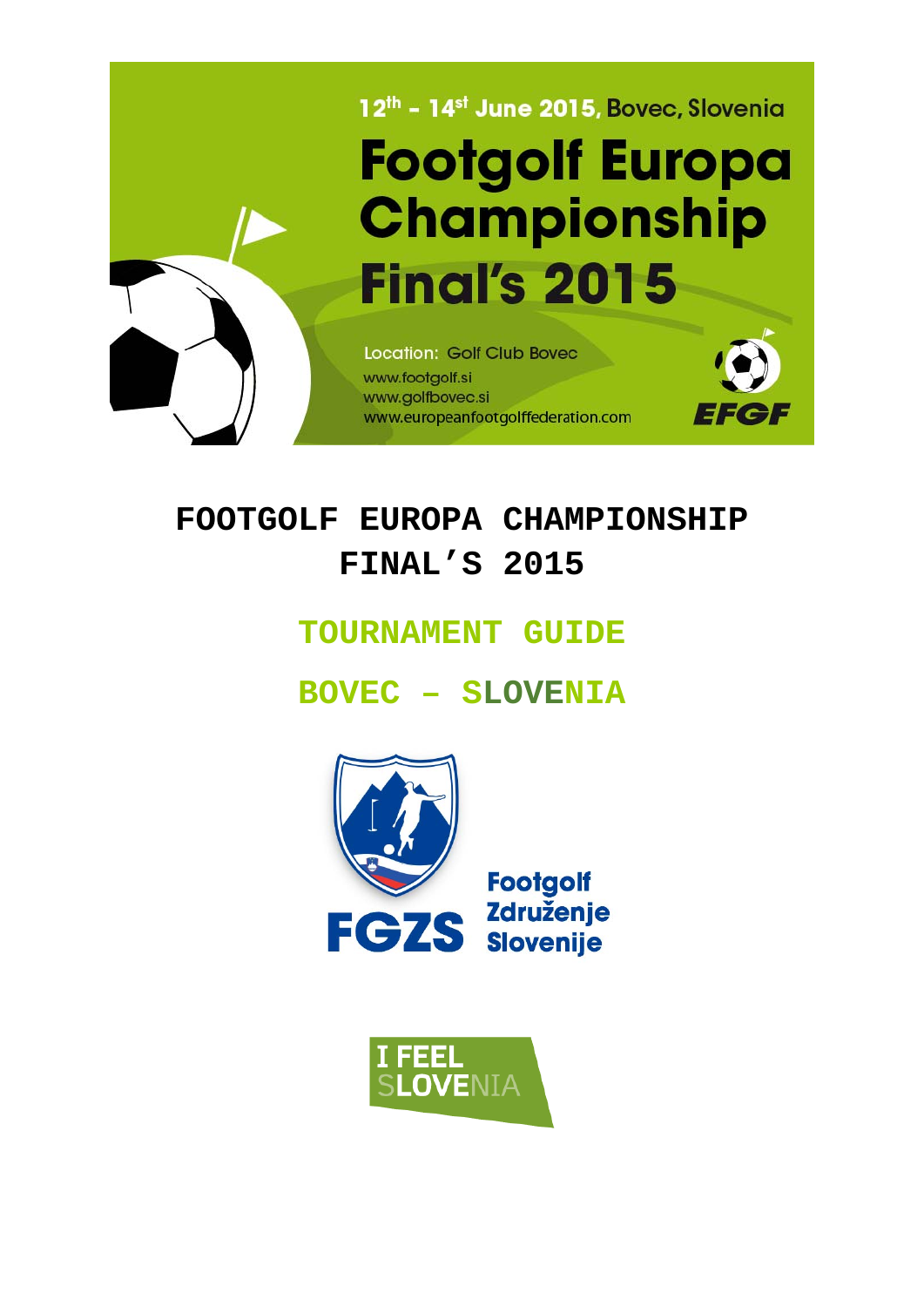

# **FOOTGOLF EUROPA CHAMPIONSHIP TOURNAMENT GUIDE**

## **EFGF Footgolf Europa Championship 12th – 14th June 2015 Golf Club Bovec, Bovec, Slovenia**

After successful past tournaments the Footgolf Europa Championship is coming to Slovenia for the grand finals. Footgolf Association of Slovenia will organise it's final round.

EFGF Footgolf Europa Cup tournaments consist of seven tournaments throughout the 2014/2015 season, with the final one taking place in June 2015.

#### **SEVEN FOOTGOLF EUROPA CHAMPIONSHIP TOURNAMENTS ‐ SEASON 2014/2015:**

- 1. Footgolf Europa Championship Torino 2014 Italy, July 25‐27
- 2. Footgolf Europa Championship Oslo 2014 Norway, September 19‐21
- 3. Footgolf Europa Championship Andalucía 2014 Marbella Spain, November 14‐16
- 4. Footgolf Europa Championship Valencia 2015 Spain, March 6‐8
- 5. Footgolf Europa Championship Marseille 2015 France, April 3‐5
- 6. Footgolf Europa Championship Budapest 2015 Hungary, May 29‐31
- **7. Final's: Footgolf Europa Championship ‐ Bovec 2015 Slovenia, June 12‐14**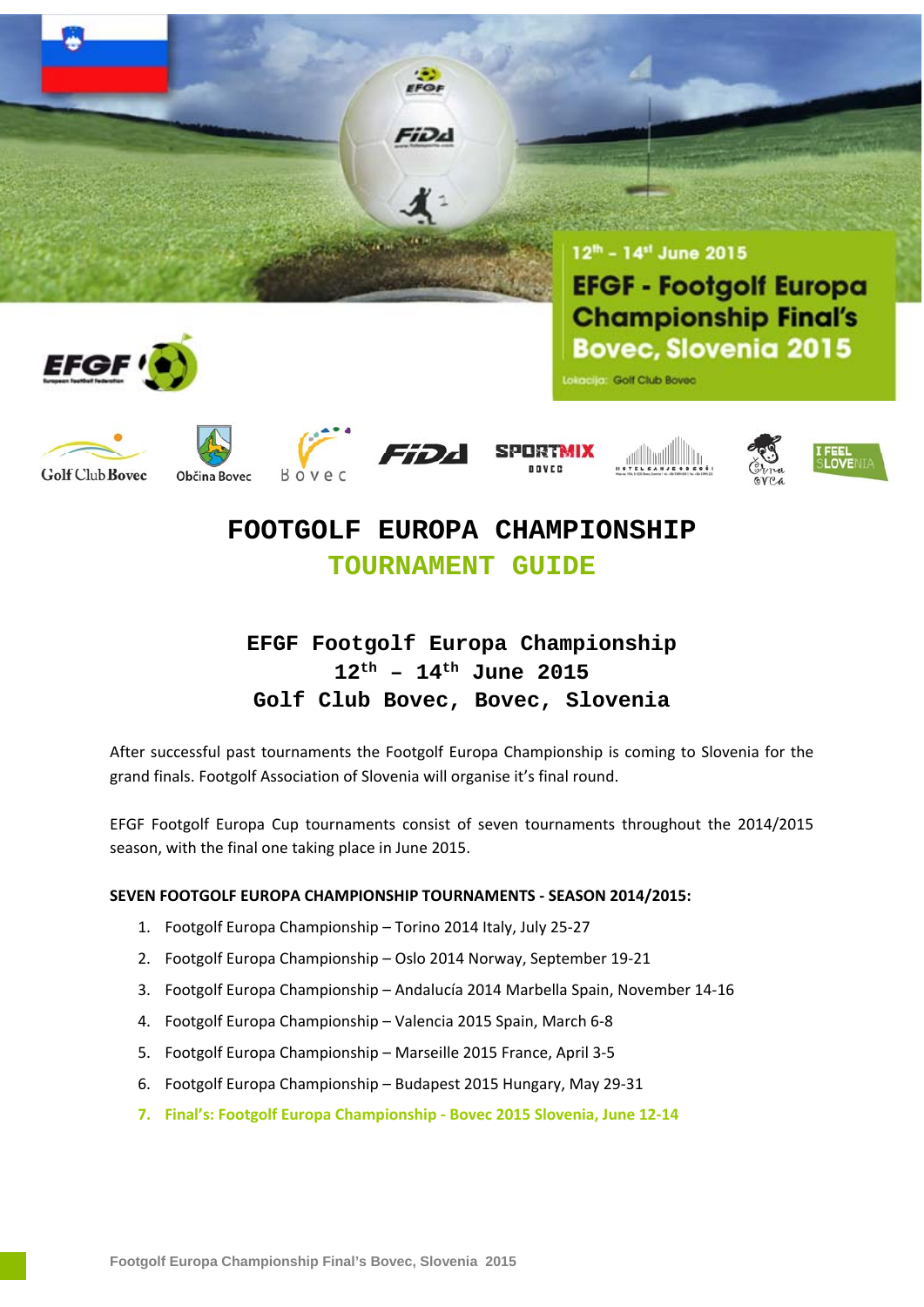



#### **PROGRAM**

#### **Day 1 – Friday, 12th June**

- The footgolf course is open for training from 9am until 9pm
- Official training session
- 19:00 Team Captains Meeting at the restaurant Letni Vrt (slo.letni-vrt.com)
- 20:00 Common dinner at the restaurant Letni Vrt
- After party at the official tournament pub Crna Ovca (facebook.com/crnaovca.bovec)

#### **Day 2 – Saturday, 13th June**

- 09:00 09:30 Opening ceremony Rules
- 09:30 10:00 Flights Photo session Team Photo Warm Up
- 10:00 Normal start of Europa Championship Final's Day 1 (not a shoot gun start)
- 16:00 Closing depending on the number of players
- OPTION 16:30 Rafting on Soča River ‐ Sport Mix Bovec www.sportmix.si, 35€ person
- 20:00 Common dinner
- 21:30 Announcement of the first day's results
- After party with a DJ at the official tournament bar pub Črna Ovca

## **Day 3 – Sunday, 14h June**

- 09:30 Registration
- 10:00 Normal start of Europa Championship Final's Day 2
- 14:00 Closing depending on the number of players
- 15:00 Prize Giving Ceremony
- 18:00 OPTION watching UEFA Qualifiers football match Slovenia England on a big TV screen or projector at bar Felix
- 20:00 -22:00 Common dinner Letni vrt
- Champions After party at the official tournament bar Črna Ovca

#### **VENUE**

**Golf Club Bovec ‐** footgolf course Footgolf Bovec golfbovec.si. Address: Podklopca 15, 5230 Bovec, Slovenija. Map: goo.gl/maps/rEj9X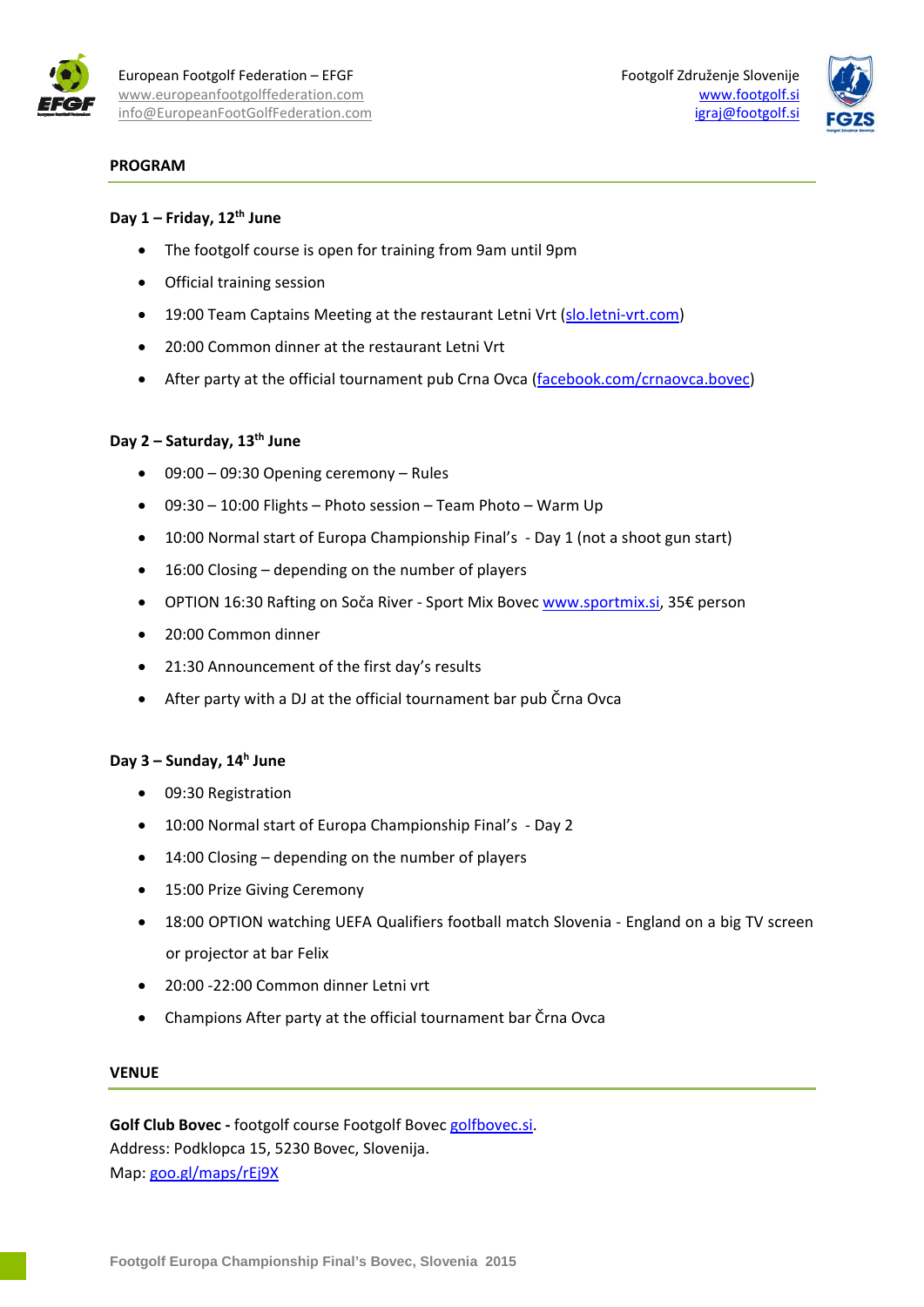

European Footgolf Federation – EFGF www.europeanfootgolffederation.com info@EuropeanFootGolfFederation.com Footgolf Združenje Slovenije www.footgolf.si igraj@footgolf.si



Footgolf Course: Par 72, 18 holes. Located in the heart of the river Soča Valley, under the high mountain plateau of the Kanin Range with the movie Narnia – Prince Caspian fairy-tale shooting location. Golf course is 5km away from the town centre and accommodations. Narnia – Prince Caspian film trailer www.imdb.com/video/imdb/vi1793261849 from 1:14 till 1:17

### **RULES**

The rules of the EFGF competitions apply. Click here for download: www.europeanfootgolffederation.com/international‐rules

Local rules: Own ball is not allow. All players will play with a same Fida footgolf ball. Players will get one Fida footgolf ball on their arrival via security deposit of 25 € and they will return it on Sunday with returning deposit. Fida footgolf balls are also available to purchase it for 25 € new one or for the ball you play with.



Wrong green: Golf green is a wrong green. It is not allowed to play on it. The ball needs to be moved out from the golf green to the nearest position, but not nearer to the hole.

Blue marker: not allowed to play, you need to move the ball without the penalty. Yellow marker: water or other hazard in front. You could move the ball with one penalty kick. Red marker: water or other hazard on the side. You could move the ball with one penalty kick. White marker: Out. You must start again from the last kicking position with one penalty kick.

Dress code: Turf shoes, knee‐high socks, knee‐long Bermuda, polo T‐shirt's

Maximum number of kicks per hole: PAR x 3.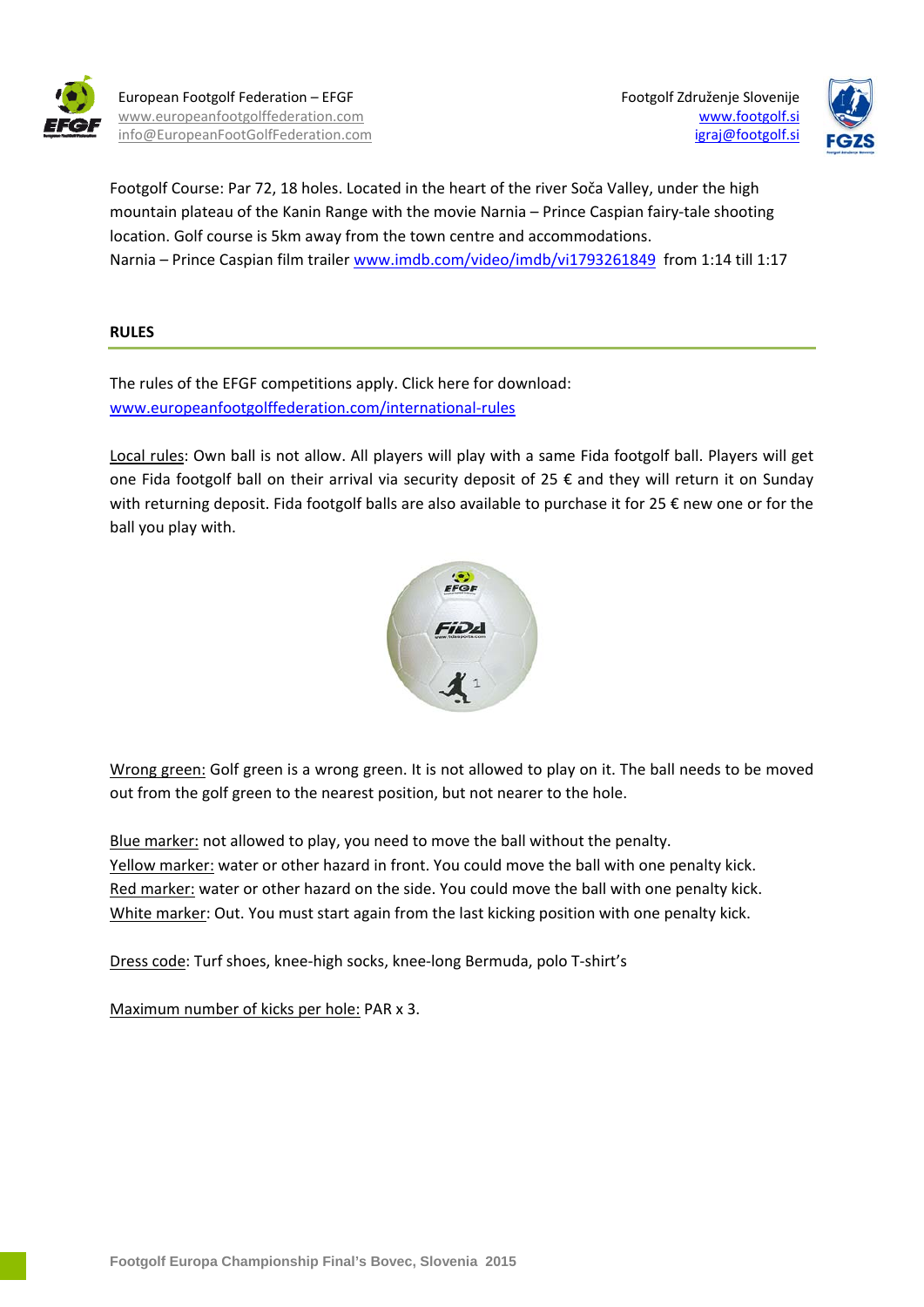

European Footgolf Federation – EFGF www.europeanfootgolffederation.com info@EuropeanFootGolfFederation.com

#### **CATEGORIES**





#### **BOVEC EUROPA CHAMPIONSHIP**

Male individual Female individual Junior individual

Male over 40 individual Male over 50 individual Male over 60 individual Junior under 18 Junior under 14

National Teams

*In case there isn't any player in some of the Junior categories there will be one common Junior individual category*

#### **EUROPA CHAMPIONSHIP SEASON 2014/15 FINAL STANDING**

Male individual Female individual Junior individual

Male over 40 individual Male over 50 individual Male over 60 individual Junior under 18 Junior under 14

National Teams

#### **RANKING & POINTS**

We will use **GolfGameBook‐GGB** www.golfgamebook.com. You can download and register GGB free. For the national team result, we take four best personal results of players from a same country. For overall standings, we calculate four best personal results in season and all team competitions.

| <b>Place</b>   | <b>Score</b> | <b>Place</b> | <b>Score</b> | <b>Place</b> | <b>Score</b> | Place | <b>Score</b> |
|----------------|--------------|--------------|--------------|--------------|--------------|-------|--------------|
| 1              | 200          | 9            | 80           | 17           | 42           | 25    | 20           |
| $\overline{2}$ | 160          | 10           | 70           | 18           | 38           | 26    | 18           |
| 3              | 140          | 11           | 66           | 19           | 34           | 27    | 16           |
| 4              | 130          | 12           | 62           | 20           | 30           | 28    | 14           |
| 5              | 120          | 13           | 58           | 21           | 28           | 29    | 12           |
| 6              | 110          | 14           | 54           | 22           | 26           | 30    | 10           |
| 7              | 100          | 15           | 50           | 23           | 24           | 31    | 8            |
| 8              | 90           | 16           | 46           | 24           | 22           | 32    | 6            |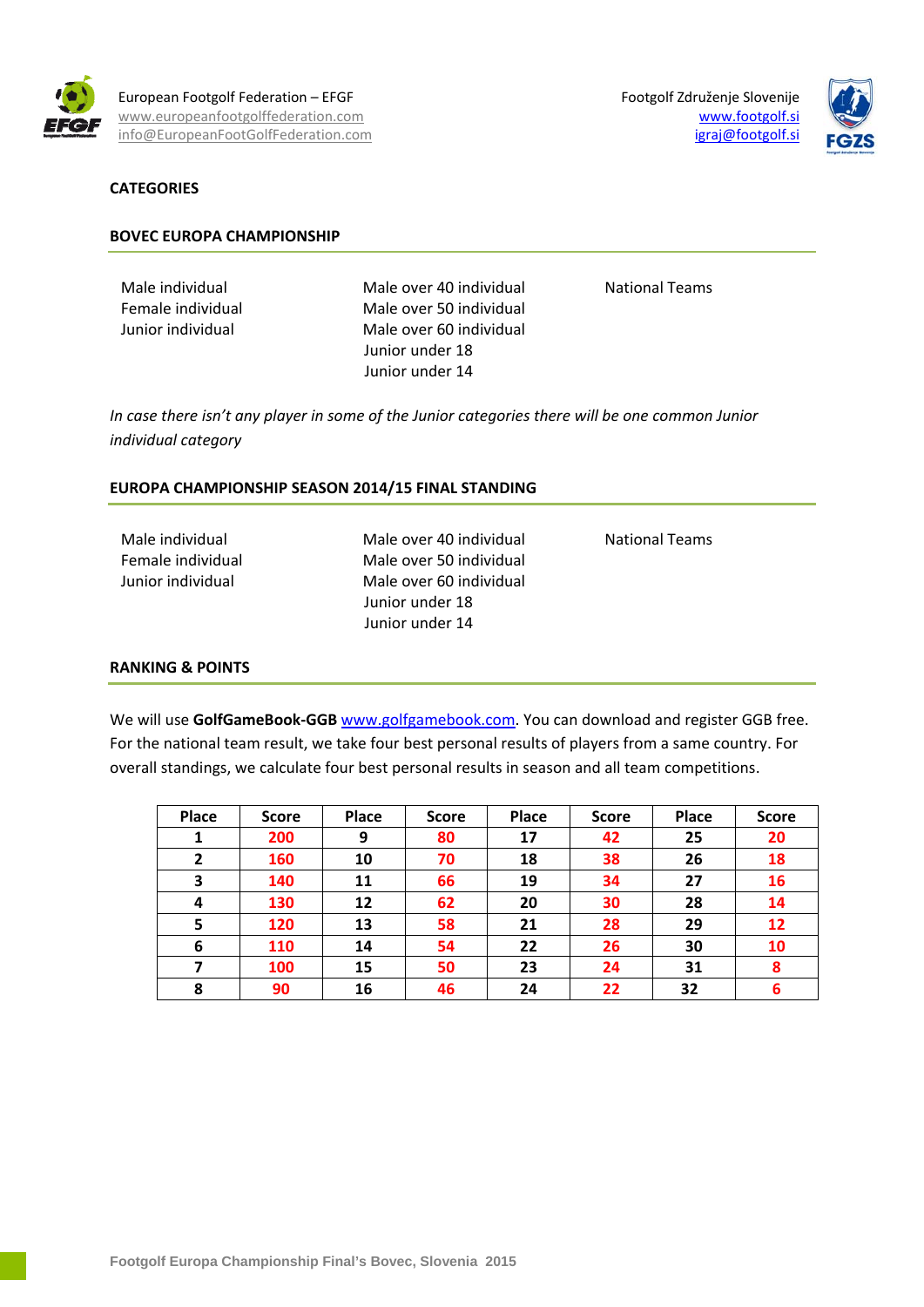



## **REGISTRATION & PAYMENT**

Please register via email igraj@footgolf.si

When you registering please send via email your First name: Last name: Nationality: Year of Birth: Email: and Mobile phone number: Facebook profile: Golf Game Book profile www.golfgamebook.com : Category Individual/40/50/60/18/14:

#### **Registration Fee**

| Early bird – before Friday $5th$ June | Normal price – after $5th$ June |
|---------------------------------------|---------------------------------|
| 66 € / person                         | 95 $\epsilon$ / person          |

Registration fee include:

- Green fee (Saturday training, Saturday 18 holes, Sunday 18 holes, refreshments)
- Saturday common dinner
- Cups and medals

Please transfer the payments before **Friday 5th of June 2015**. The registration is not complete until the payment arrival on the Association's bank account.

**Account holder**: Footgolf Zdruzenje Slovenije **Address:** Trzaska cesta 2, 1000 Ljubljana, Slovenia **Bank**: Unicredit Banka Slovenija d. d. **BIC (SWIFT)** BACXSI22 **IBAN**: SI56 2900 0005 1564 863 **Note**: Your Name + Bovec Footgolf Final's

#### **TRANSPORTATION**

#### **Rent‐a‐car worldwide web booking Vehicle‐Rent**

If you want to rent a car there is a special 5% discount for footgolfers if you book via this link https://www.vehicle-rent.com/en?affiliate=footgolf&banner=1.

If you need some other transport, please contact us. We will arrange you a special van or any other kind of transport.

Please check distances from airports and some tourist points with van transport prizes in attached document **Transport & Distances**.

There is an airport for small planes in Bovec. International sign is LJBO. Maybe is an option to fly to Bovec if you have some good friends who own an aircraft not heavier than 3,500 kg ;) http://www.bovec-airfield.si/en/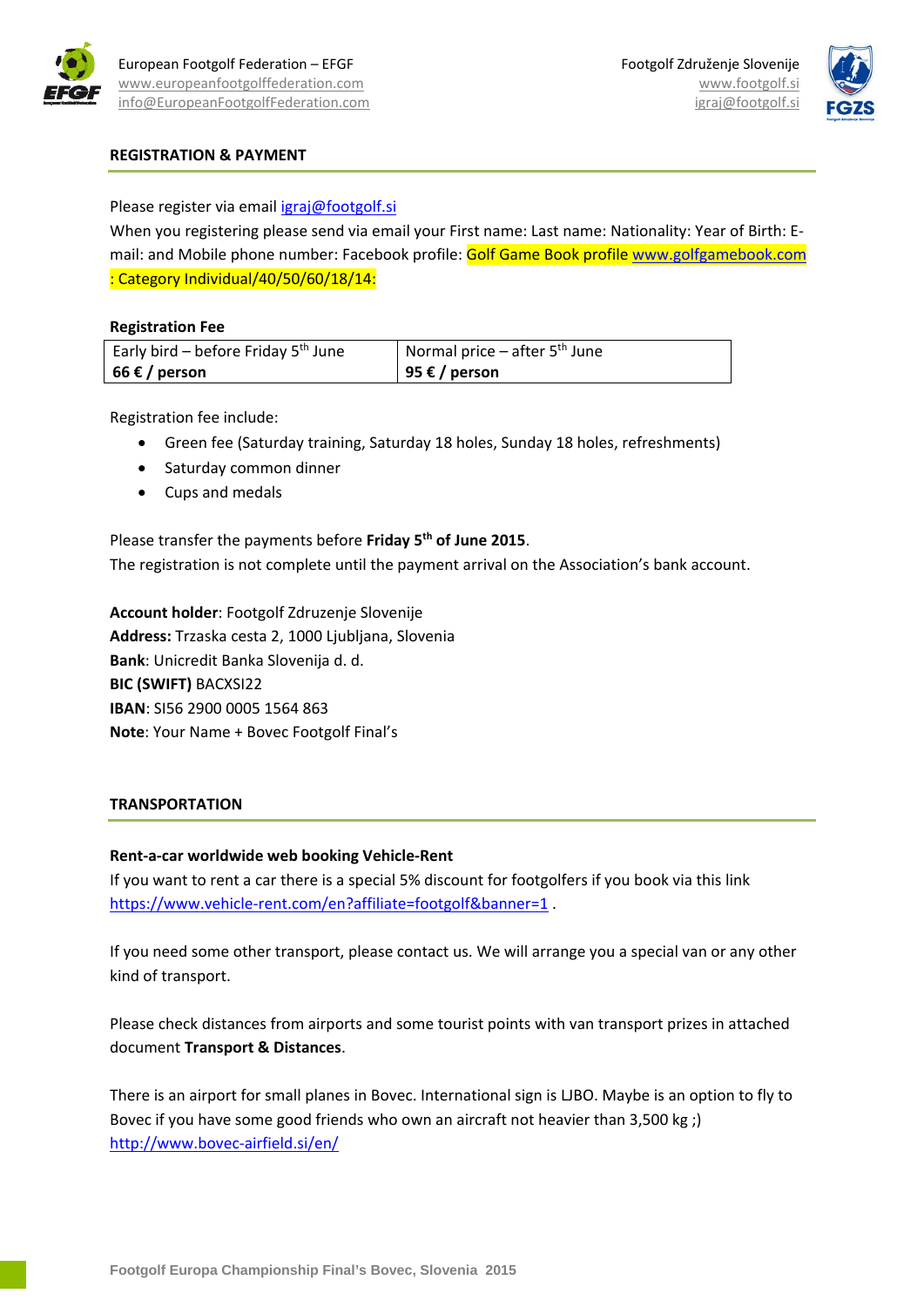



## **Locations of surrounding airports**



#### **ACCOMMODATION**

**Footgolf Code:** When you contacting accommodation staff please use code "footgolf" and you will get a special price listed below.

**Tourist Tax:** Supplementary cost for all accommodations 1,27 € person / day (usually charged apart)

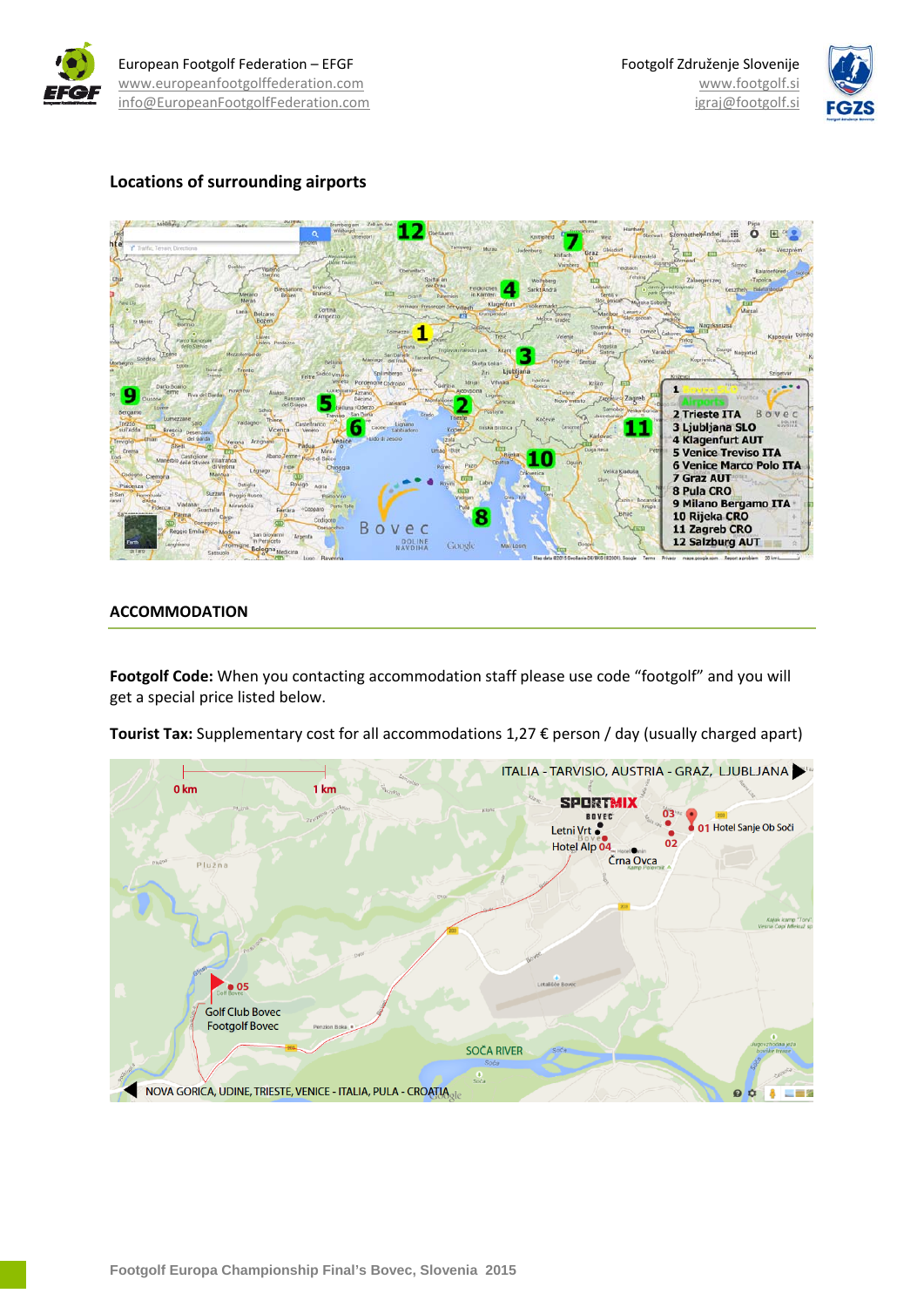

European Footgolf Federation – EFGF www.europeanfootgolffederation.com info@EuropeanFootgolfFederation.com



| Name                                                                                                                                                                                   | Type of accommodation                                                                                              | Costs/person/app from - to |  |  |  |  |  |  |
|----------------------------------------------------------------------------------------------------------------------------------------------------------------------------------------|--------------------------------------------------------------------------------------------------------------------|----------------------------|--|--|--|--|--|--|
| 01 - Hotel Sanje ob Soči<br>Mala vas 105a, 5230 Bovec<br>www.sanjeobsoci.com<br>info@sanjeobsoci.com<br>+386 5 3896 000<br>Mr. Bostjan Novosel                                         | New modern style app hotel<br>32 – 47 €<br>BB in rooms and apartments,<br>wellness and special local bio breakfast |                            |  |  |  |  |  |  |
| SANJE OB SOČI IS THE OFFICAL TOURNAMENT HOTEL                                                                                                                                          |                                                                                                                    |                            |  |  |  |  |  |  |
| S<br>Д                                                                                                                                                                                 | B<br>Ε<br>0                                                                                                        | S                          |  |  |  |  |  |  |
| 02 - Hotel Dobra Vila<br>Mala vas 112, 5230 Bovec<br>www.dobra-vila-bovec.si<br>welcome@dobra-vila-bovec.si<br>+386 5 389 64 00<br>Mr. Jurij Zagar                                     | High class hotel ****<br>BB, in double luxury rooms<br>wellness, excellent cuisine and wine                        | $59 - 69 \text{ }€$        |  |  |  |  |  |  |
| 03 - Hostel Soča Rocks<br>Mala vas 120, 5230 Bovec<br>www.hostelsocarocks.com<br>socarockshostel@gmail.com<br>+386 41 317 777<br>Mrs. Ana Sovdat                                       | One year old hostel with a bar<br>Hostel with common beds<br>or private rooms                                      | $12 - 32 \notin$           |  |  |  |  |  |  |
| 04 - Hotel Alp<br>Trg golobarskih žrtev 48, 5230 Bovec<br>www.hotel-alp.si<br>info@hotel-alp.si<br>+386 5 38 84 000<br>Mrs. Gizela Flajs                                               | Older hotel in the town centre<br>BB, rooms and wellness                                                           | 42€                        |  |  |  |  |  |  |
| 05 - Oaza Miru Bovec<br>Podklopca 15, 5230 Bovec<br>www.oazamiru.net<br>www.bovec.si/nastanitve/apartmaji/2013032817575806/<br>info@oazamiru.net<br>+386 31 268 918<br>Mrs. Majda Fili | Apartments on the footgolf course<br>$32 - 47 \in$<br>apartments and rooms with common floor room, grill           |                            |  |  |  |  |  |  |

**COMMON BREAKFAST AT THE HOTEL SANJE OB SOČI** 

For the apartments and for the Hostel Soča Rocks guest is organised a common breakfast at near **Hotel Sanje ob Soči. They are well known by their special bio breakfast arrangement with local food ingredients.**

**9 € per person / breakfast**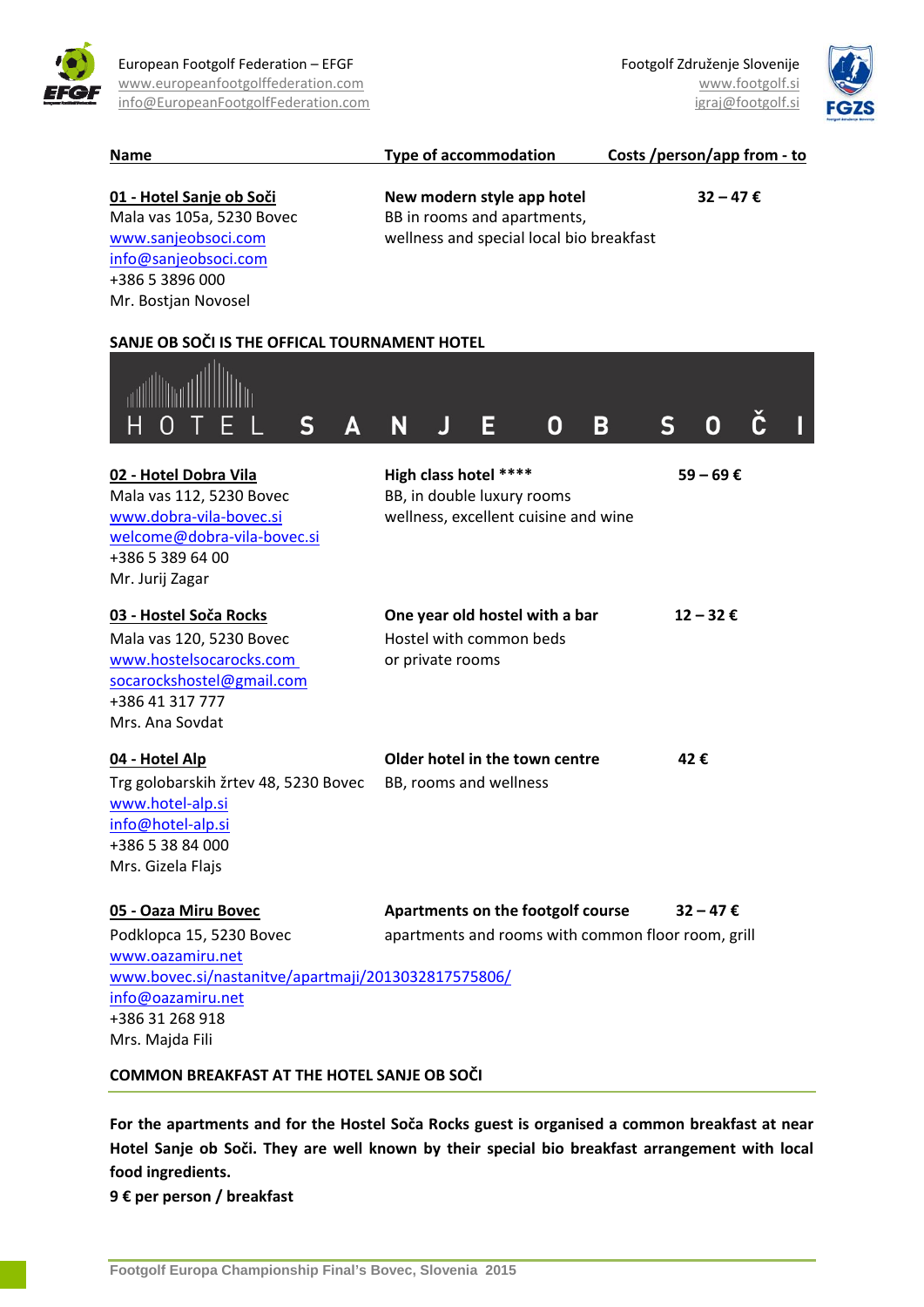

Footgolf Združenje Slovenije www.footgolf.si igraj@footgolf.si



#### **RAFTING and OTHER SPORT ACTIVITIES**

**Rafting ‐ Sport Mix** Trg golobarskih žrtev 18**,** 5230 Bovec www.sportmix.si Phone: + 386 31 871 991 Mail: team@sportmix.si Contact person: Primož Zorč





Special rafting price with a guide for the footgolf players is 35 €/person.

Overall process takes max 3 hours. You don't need to bring any equipment with you. You will get everything necessary in the sport agency Sport Mix at the meeting point and is included in the price. Possible meeting point hours are 9h30, 13h and 16h30.

#### **PRESS OFFICE**

Official meetings and press office room will be at the Hotel Sanje ob Soči. Contact of the hotel: no. 01 at the accommodation part of the Guide. High speed Internet will be available. www.sanjeobsoci.com



Free Wi-Fi will be available on the golf course Club House and at the each accommodation place.

#### **CONTACT INFORMATION**



**Web/Email** www.footgolf.si igraj@footgolf.si

**Facebook** facebook.com/footgolfslovenija



**Phone** Andrej +386 41 670 588 Metka +386 31 312 733